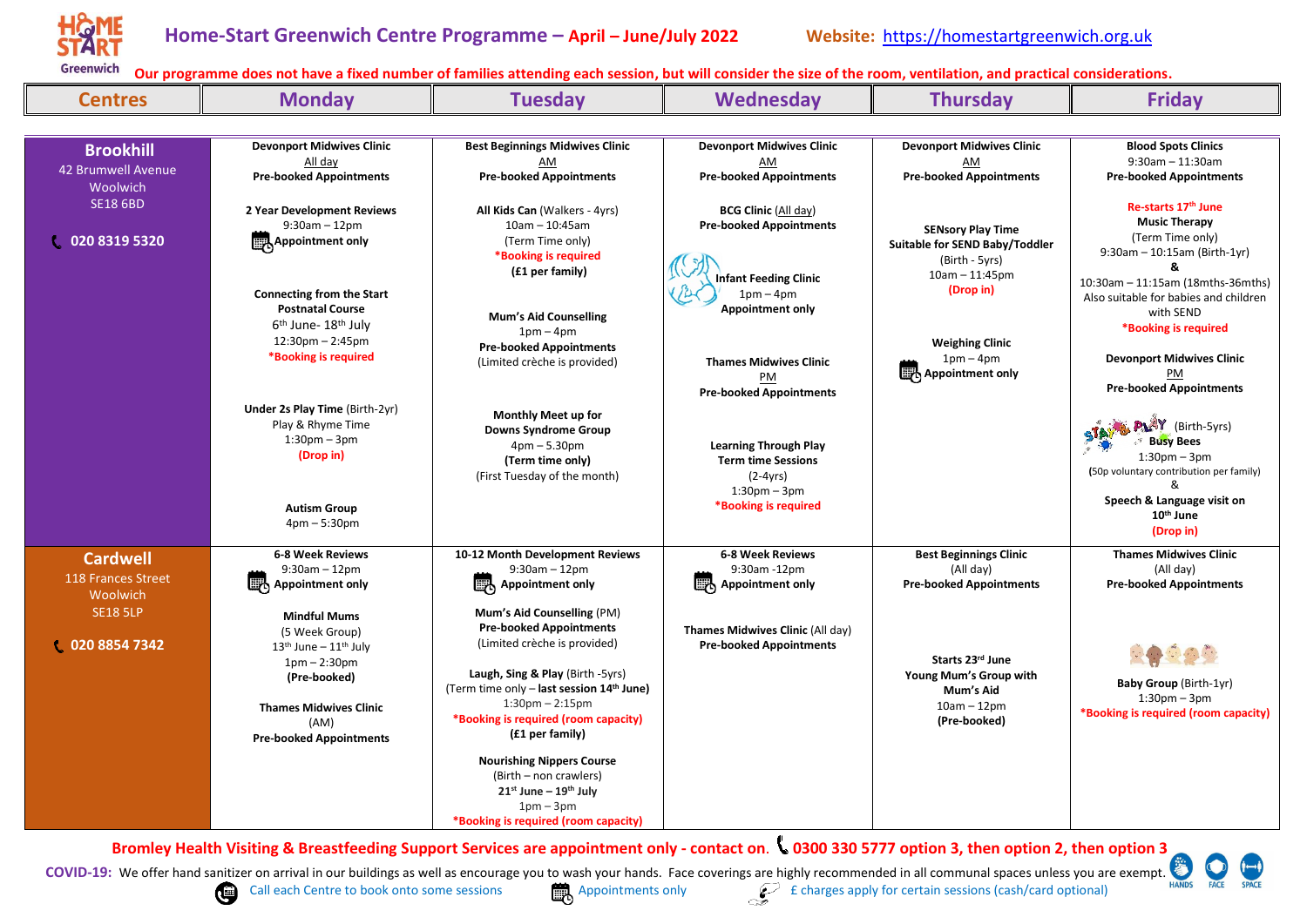

| <b>Centres</b>                                                                                                                                         | <b>Monday</b>                                                                                                                                                                                                                                 | <b>Tuesday</b>                                                                                                                                                        | Wednesday                                                                                                                                                                                            | <b>Thursday</b>                                                                                                                                                                                                  | <b>Friday</b>                                                                                                                                                                                                                           |
|--------------------------------------------------------------------------------------------------------------------------------------------------------|-----------------------------------------------------------------------------------------------------------------------------------------------------------------------------------------------------------------------------------------------|-----------------------------------------------------------------------------------------------------------------------------------------------------------------------|------------------------------------------------------------------------------------------------------------------------------------------------------------------------------------------------------|------------------------------------------------------------------------------------------------------------------------------------------------------------------------------------------------------------------|-----------------------------------------------------------------------------------------------------------------------------------------------------------------------------------------------------------------------------------------|
|                                                                                                                                                        |                                                                                                                                                                                                                                               |                                                                                                                                                                       |                                                                                                                                                                                                      |                                                                                                                                                                                                                  |                                                                                                                                                                                                                                         |
| <b>Eglinton</b><br>Paget Rise<br><b>Woolwich</b><br><b>SE18 3PY</b>                                                                                    | <b>Weighing Clinic</b><br>$9:30$ am $-12$ pm<br>喝<br><b>Appointment only</b>                                                                                                                                                                  | <b>Devonport Midwives Clinic</b><br>(All day)<br><b>Pre-booked Appointments</b>                                                                                       | <b>Best Beginnings Clinic</b><br>(All day)<br><b>Pre-booked Appointments</b>                                                                                                                         | 2 Year Development Reviews<br>$9:30am - 12pm$<br>喝<br><b>Appointment only</b>                                                                                                                                    | 6-8 Week Reviews<br>9:30am -12pm<br>Appointment only                                                                                                                                                                                    |
| 020 8331 0374                                                                                                                                          | 10-12 Months Development Reviews<br>1pm-4pm<br><b>Appointment only</b><br>Laugh, Sing & Play (Birth -5yrs)<br>(Term time only)<br>$10am - 10:45am$<br>&<br>$11:15am - 12pm$<br>*Booking is required<br>(£1 per family)                        | 0000<br><b>Baby Group (Birth-1yr)</b><br>$10am - 12pm$<br>(Drop in)<br><b>PLAY</b> (Birth-5yr)<br>$1pm - 3pm$<br>(Drop in)<br>(50p voluntary contribution per family) | Baby Massage (Birth -non crawlers)<br>(5 Week course, Term time only)<br>$8th$ June – $6th$ July<br>$1pm-2pm$<br>*Booking is required<br>Followed by<br><b>Rhyme Thyme</b><br>$2pm-3pm$<br>(Drop in) | <b>Childminders Stay &amp; Play</b><br>$9:30$ am - 11:30am<br>(run by local childminders)<br><b>Fun with Food</b> ( $2rys - 5yrs$ )<br>$16th$ June - $14th$ July<br>$10:30$ am - 12:30pm<br>*Booking is required | STANG PLAY (Birth-5yrs)<br>$9:30$ am $-11:30$ am<br>(Drop in)<br>(50p voluntary contribution per family)<br><b>Devonport Midwives Clinic (PM)</b><br><b>Pre-booked Appointments</b><br>90<br><b>Baby Group (Birth-1yr)</b><br>$1pm-3pm$ |
|                                                                                                                                                        |                                                                                                                                                                                                                                               |                                                                                                                                                                       |                                                                                                                                                                                                      |                                                                                                                                                                                                                  | (Drop in)                                                                                                                                                                                                                               |
| <b>Glyndon Community</b><br><b>Centre</b><br>75 Raglan Road, Plumstead<br><b>SE18 7LB</b><br><b>Supported by Plumcroft</b><br>Team on<br>07563 373 767 | <b>C. PLAY</b><br>STAY<br>(Birth-5yrs)<br>Also, for Families affected<br>by Ukrainian crisis<br>(Variety of support available)<br>$9:30$ am - 11:30am<br>(Drop in)<br>залишайтеся і грайте (0-5 років)<br>українські сім'ї<br>$9am - 11:30am$ |                                                                                                                                                                       |                                                                                                                                                                                                      |                                                                                                                                                                                                                  |                                                                                                                                                                                                                                         |
| <b>Mulgrave</b><br><b>Rectory Place</b><br>Woolwich, SE18 5DL<br>02083314128<br>or contact Cardwell Team                                               |                                                                                                                                                                                                                                               | <b>6-8 Week Reviews</b><br>$9:30$ am $-11:30$ am<br>喝<br><b>Appointment only</b>                                                                                      | 2 Year Developmental Reviews<br>$1pm - 4pm$<br>Appointment only                                                                                                                                      | Mum's Aid Counselling<br>From 10am - 12pm<br>1:1 Appointment only<br>6-8 Week Reviews - 1pm - 4pm<br>Appointment only                                                                                            |                                                                                                                                                                                                                                         |

**Bromley Health Visiting & Breastfeeding Support Services are appointment only - contact on**. **0300 330 5777 option 3, then option 2, then option 3**



Call each Centre to book onto some sessions Appointments only  $\mathcal{L}$  f charges apply for certain sessions (cash/card optional)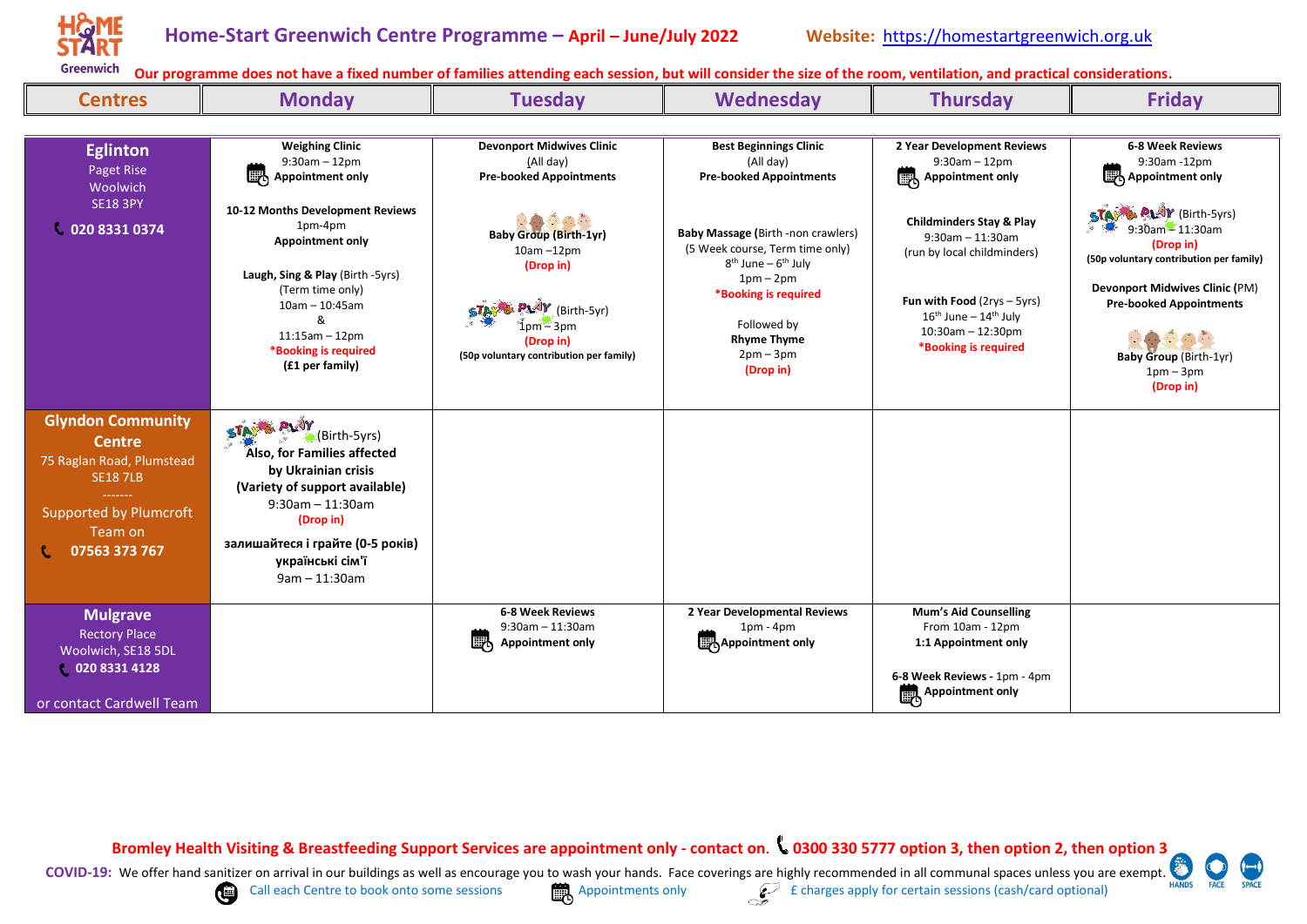

| <b>Centres</b>                                                                                  | <b>Monday</b>                                                                                                                                                                                                                                                   | <b>Tuesday</b>                                                                                                                                                                                                                                                                                                                                                                                                                                                                                                                                                                             | <b>Wednesday</b>                                                                                                                                                                                                                                                                                                                                                                                                                                                        | <b>Thursday</b>                                                                                                                                                                                                                                                                                     | <b>Friday</b>                                                                                                                                                                                                                                                                                                                                                         |
|-------------------------------------------------------------------------------------------------|-----------------------------------------------------------------------------------------------------------------------------------------------------------------------------------------------------------------------------------------------------------------|--------------------------------------------------------------------------------------------------------------------------------------------------------------------------------------------------------------------------------------------------------------------------------------------------------------------------------------------------------------------------------------------------------------------------------------------------------------------------------------------------------------------------------------------------------------------------------------------|-------------------------------------------------------------------------------------------------------------------------------------------------------------------------------------------------------------------------------------------------------------------------------------------------------------------------------------------------------------------------------------------------------------------------------------------------------------------------|-----------------------------------------------------------------------------------------------------------------------------------------------------------------------------------------------------------------------------------------------------------------------------------------------------|-----------------------------------------------------------------------------------------------------------------------------------------------------------------------------------------------------------------------------------------------------------------------------------------------------------------------------------------------------------------------|
|                                                                                                 |                                                                                                                                                                                                                                                                 |                                                                                                                                                                                                                                                                                                                                                                                                                                                                                                                                                                                            |                                                                                                                                                                                                                                                                                                                                                                                                                                                                         |                                                                                                                                                                                                                                                                                                     |                                                                                                                                                                                                                                                                                                                                                                       |
| <b>Plumstead</b><br>6 Purrett Road<br>Plumstead<br><b>SE18 1JW</b><br>020 8836 9252             | <b>Mum's Aid Counselling</b><br>$1pm - 4:00pm$<br>1:1 Appointment only<br>(Creche available, term time only)                                                                                                                                                    | <b>Baby Massage (Birth - non crawlers)</b><br>(5 Week course, Term Time only)<br>$7th$ June – $5th$ July<br>$9:30$ am $-10:30$ am<br>*Booking is required<br>고 유사<br><b>Baby Group, Play &amp; Rhyme Time</b><br>(Birth-12mths)<br>$10:30$ am $-12$ pm<br>*Booking is required (room capacity)<br>2 Year Developmental Reviews<br>$1pm - 4pm$<br>Appointment only<br>Stay & Play, (Birth-5yrs)<br>$1:30pm - 3pm$<br>*Booking is required (room capacity)<br>(50p voluntary contribution per family)<br><b>Fun with Food</b> ( $2yrs - 5yrs$ )<br>$19th$ July – $2nd$ August<br>$1pm - 3pm$ | Young Mum's Group with Mum's Aid<br>$10am - 12pm$<br>(Pre-booked)<br>10-12 Month Developmental<br><b>Reviews</b><br>$1pm - 4pm$<br>Appointment Only<br>2000                                                                                                                                                                                                                                                                                                             | Baby Me Fit (Birth-1yr)<br><b>Firefly Fitness UK</b><br>(Term time only)<br>$10am - 11am$<br>*Booking is required<br>(£1 per family)<br><b>Stay &amp; Play, Sticky Fingers</b><br>(Birth-5yrs)<br>$1:30pm - 3pm$<br>*Booking is required (room capacity)<br>(50p voluntary contribution per family) | 6-8 Week Reviews<br>$9:30$ am $-12$ pm<br>喝<br><b>Appointment only</b><br><b>Bouncing Babies (Birth-18mths)</b><br>(6 weeks course)<br>(Term Time only)<br>$10^{th}$ June – $15^{th}$ July<br>$1:30$ pm $- 2:15$ pm<br>*Booking is required<br>Sensory Baby Play Group (Birth-18mths)<br>$2:15$ pm - $3:15$ pm<br>*Booking is required (room capacity)                |
| <b>Plumcroft Primary</b><br><b>School, Vincent Road,</b><br>Woolwich, SE18 6RG<br>07563 373 767 | <b>Baby Group (Birth-12mths)</b><br>Play & Rhyme Time<br>$9:30$ am $-11:30$ am<br>ጼ<br>Baby Soft Play (Birth-24mths)<br>$9:30$ am $-11:30$ am<br>$(f1.50 \text{ per family})$<br>Dads with Babies Group<br>(Birth-24mths)<br>$12:45 \text{pm} - 2:45 \text{pm}$ | *Booking is required<br>Baby Group (Birth-12mths)<br>$9:30$ am $-11:30$ am<br>Baby Soft Play (Birth-24mths)<br>$9:30$ am $-11:30$ am<br>(£1.50 per family)<br>Baby Soft Play (Birth-24mths)<br>$12:45 \text{pm} - 2:45 \text{pm}$<br>(£1.50 per family)<br><b>New Wellbeing Picnic, Information</b><br>Sessions *Booking is required<br>Baby activities for mothers with new<br>babies (Birth - 6 months)<br>$28^{th}$ June / $12^{th}$ & $26^{th}$ July - $12$ pm - $2$ pm                                                                                                                | <b>Baby Group (Birth-12mths)</b><br>Play & Rhyme Time<br>$9:30$ am $-11:30$ am<br>Baby Soft Play (Birth-24mths)<br>$9:30$ am $-11:30$ am<br>(£1.50 per family)<br><b>Baby Group</b> (Birth-12mths)<br>Play & Rhyme Time<br>$12:45 \text{pm} - 2:45 \text{pm}$<br>Baby Soft Play (Birth-24mths)<br>$12:45 \text{pm} - 2:45 \text{pm}$<br>(£1.50 per family)<br><b>Nourishing Nippers (course)</b><br>$1pm - 2:45pm$<br>$22nd$ June - $13th$ July<br>*Booking is required | Baby Group (Birth - 12mths)<br>$9:30$ am $-11:30$ am<br>&<br><b>Baby Soft Play (Birth-24mths)</b><br>$9:30$ am $-11:30$ am<br>(£1.50 per family)<br><b>Bouncing Babies (Birth-18mths)</b><br>$12:45$ pm $-1:45$ pm                                                                                  | <b>Baby Group (Birth-12mths)</b><br>Play & Rhyme Time<br>$9:30$ am $-11:30$ am<br>R,<br>Baby Soft Play (Birth-24mths)<br>$9:30$ am $-11:30$ am<br>(£1.50 per family)<br><b>Baby Group</b> (Birth-12mths)<br>Play & Rhyme Time<br>$12:45$ pm $- 2:45$ pm<br><b>SENsory Soft Play (Birth-4yrs)</b><br>(Suitable for Pre-crawlers)<br>$12:45 \text{pm} - 2:45 \text{pm}$ |
|                                                                                                 |                                                                                                                                                                                                                                                                 |                                                                                                                                                                                                                                                                                                                                                                                                                                                                                                                                                                                            | <b>1999</b> *Booking is required for all groups at Plumcroft                                                                                                                                                                                                                                                                                                                                                                                                            |                                                                                                                                                                                                                                                                                                     |                                                                                                                                                                                                                                                                                                                                                                       |

**Bromley Health Visiting & Breastfeeding Support Services are appointment only - contact on**. **0300 330 5777 option 3, then option 2, then option 3**

**COVID-19:** We offer hand sanitizer on arrival in our buildings as well as encourage you to wash your hands. Face coverings are highly recommended in all communal spaces unless you are exempt.



Call each Centre to book onto some sessions Appointments only  $\mathcal{L}$  f charges apply for certain sessions (cash/card optional)

FACE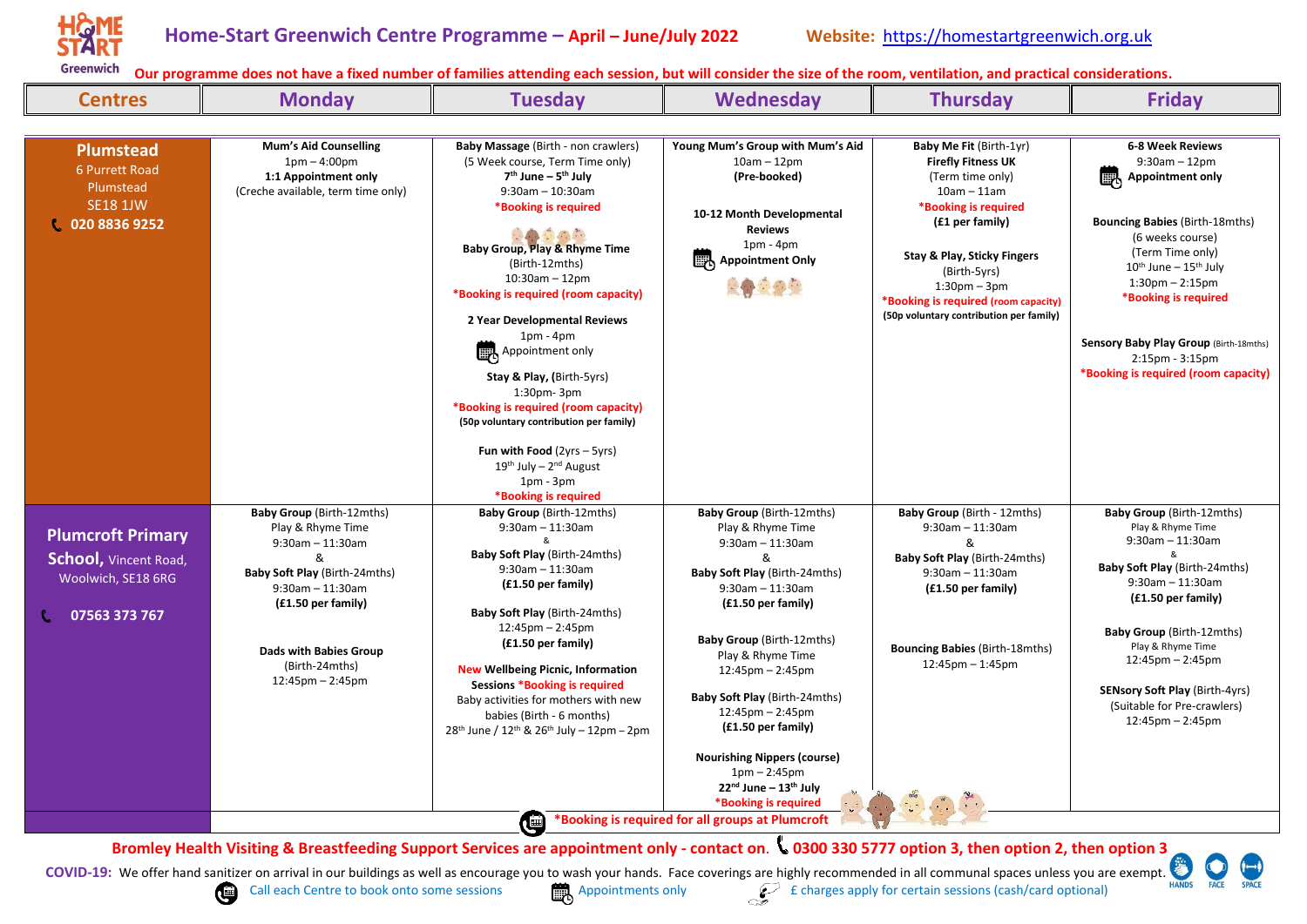

| <b>Centres</b>                                                                  | <b>Monday</b>                                                                                                                                                                                                                                                                                                                                                                                                                                                                                                                                                                                                                                                                                                          | <b>Tuesday</b>                                                                                                                                                                                                                                                                                                                                                                               | <b>Wednesday</b>                                                                                                                                                                                                                                                                                                                                                                                                                                                                                                                                                                        | <b>Thursday</b>                                                                                                                                                                                                                                                                                                                                                                                                                                                                                                                                                                                        | <b>Friday</b>                                                                                                         |
|---------------------------------------------------------------------------------|------------------------------------------------------------------------------------------------------------------------------------------------------------------------------------------------------------------------------------------------------------------------------------------------------------------------------------------------------------------------------------------------------------------------------------------------------------------------------------------------------------------------------------------------------------------------------------------------------------------------------------------------------------------------------------------------------------------------|----------------------------------------------------------------------------------------------------------------------------------------------------------------------------------------------------------------------------------------------------------------------------------------------------------------------------------------------------------------------------------------------|-----------------------------------------------------------------------------------------------------------------------------------------------------------------------------------------------------------------------------------------------------------------------------------------------------------------------------------------------------------------------------------------------------------------------------------------------------------------------------------------------------------------------------------------------------------------------------------------|--------------------------------------------------------------------------------------------------------------------------------------------------------------------------------------------------------------------------------------------------------------------------------------------------------------------------------------------------------------------------------------------------------------------------------------------------------------------------------------------------------------------------------------------------------------------------------------------------------|-----------------------------------------------------------------------------------------------------------------------|
|                                                                                 |                                                                                                                                                                                                                                                                                                                                                                                                                                                                                                                                                                                                                                                                                                                        |                                                                                                                                                                                                                                                                                                                                                                                              |                                                                                                                                                                                                                                                                                                                                                                                                                                                                                                                                                                                         |                                                                                                                                                                                                                                                                                                                                                                                                                                                                                                                                                                                                        |                                                                                                                       |
| <b>Slade</b><br>Erindale<br>Plumstead<br><b>SE18 2QQ</b><br>020 8854 7900 opt 2 | <b>Music Therapy</b><br>Also suitable for children with<br>additional needs<br>(Term time only)<br>9:30am (Birth-1yr)<br>10:15am (Birth- 1yr)<br>11:30am (18thms - 36mths)<br>*Booking is required<br><b>Story Bags Course with City Lit</b><br>6 <sup>th</sup> June- -11 <sup>th</sup> July<br>$9:30$ am - 11:30am<br>(Limited crèche)<br>*Booking is required<br>(Birth-3yrs)<br>$1pm - 2:30pm$<br>Speech & Language visit<br>Monday 11 <sup>th</sup> July<br>(Drop in)<br>(50p voluntary contribution per family)<br><b>Infant Mental Health Awareness Picnic</b><br>13th June at 10:30am-13:30pm<br>Music Therapy<br>Arts & Crafts / Planting<br>Laugh, Sing & Play<br><b>Baby Massage</b><br>*Booking is required | <b>Devonport Midwives Clinic</b><br>AM<br><b>Pre-booked Appointments</b><br>Slade Library Rhyme Time<br>$10:30$ am - 11am<br><b>Infant Feeding Team</b><br>$10am - 12pm$<br><b>Appointment only</b><br>"New" Parent gym (6-week course)<br>7 <sup>th</sup> June - 12 <sup>th</sup> July<br>12:45pm -14:45pm<br>Limited crèche spaces<br>$(2 \frac{1}{2} yrs - 7yrs)$<br>*Booking is required | <b>Weighing Clinic</b><br>$9:30$ am $-12$ pm<br>Appointment only<br><b>Best Beginnings Teenage Midwives</b><br>Clinic PM<br><b>Pre-booked Appointments</b><br><b>TOTs Nature Space (Walkers - 5yrs)</b><br>Outdoor Play<br>$1:30pm - 3pm$<br>(Drop in)<br>(Dress appropriately for the weather)<br>Not running on:<br>6 <sup>th</sup> & 20 <sup>th</sup> July / 3 <sup>rd</sup> August<br><b>New Wellbeing Picnics, Information</b><br><b>Sessions</b><br>for pregnant mums<br>6 <sup>th</sup> & 20 <sup>th</sup> July / 3 <sup>rd</sup> August<br>$12pm - 2pm$<br>*Booking is required | All Kids Can: Active Tots<br>(Walkers - 4yrs)<br>(Term time only)<br>$10am - 10:45am$<br>*Booking is required<br>(£1 per family)<br><b>Connecting from the Start</b><br><b>Prenatal course</b><br>9 <sup>th</sup> June- 21 <sup>st</sup> July<br>9:45am - 12pm<br>*Booking is required<br>Sticky Fingers (Term-time only)<br>(Part of Stay & Play sessions)<br>(Birth-5yrs) 1:30pm - 2:45pm<br>(Drop in)<br>(50p voluntary contribution per family)<br><b>Bouncing Babies (Birth-18mths)</b><br>(Term time only)<br>$9th$ June – 14 <sup>h</sup> July<br>$1:30$ pm $- 2:15$ pm<br>*Booking is required | 10-12 Month Development Reviews<br>9:30am - 12pm<br>Appointment only<br>Slade Library Rhyme Time<br>$10:30$ am - 11am |

**Bromley Health Visiting & Breastfeeding Support Services are appointment only - contact on**. **0300 330 5777 option 3, then option 2, then option 3**



**HANDS**